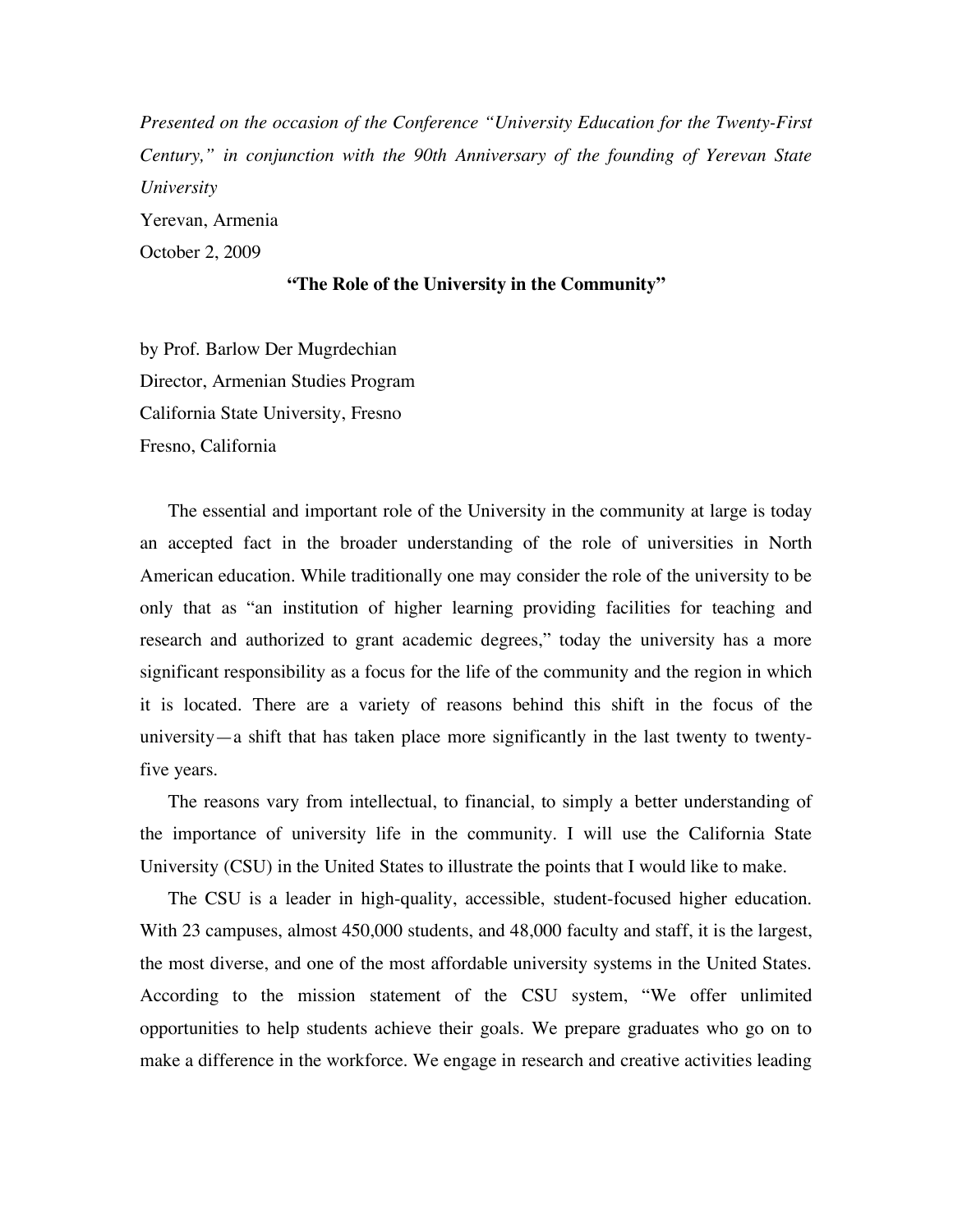to scientific, technical, artistic and social advances. *And we play a vital role in the growth and development of California's communities and economy*."

Fresno State, the university campus where I teach, is one of the most diverse universities in the CSU system. It is interesting to note the shift in emphasis in the strategic plan for the university, one that now addresses the community as well as the university itself. Since 1997, the university has developed and implemented three strategic plans, culminating with a fourth plan, in 2008. It is interesting to quote from the mission statement of the new strategic plan, "We will become New California's premier engaged university, nationally recognized for our teaching, learning, transformational scholarship, [the traditional role of the university] and dynamic leadership which engages faculty, students, staff, and community in mutually beneficial and respectful collaboration benefiting the region and society as a whole [the newer role of the university]." This one statement comprises how the university now sees itself with relation to the community it resides in. Fresno State seeks to "engage effectively with community, government, business, education and nonprofit organizations." Thus it is seeking a greater role in the community, one that is interactive, and can change with the transformation in the community.

According to the mission statement of the university, "The university assists in the transformation of the region through applied research, technical assistance, training, community service-learning, civic engagement, and other related public service activities." The university becomes a center for citizens to participate in the transformation of the community through their relationship to the university. There are many concrete examples of this partnership at Fresno State: in business, students are involved with local business to train and place students in the business community; in the area of arts, students engage the community through dramatic presentations, musical concerts, and a variety of performances.

Community service is now encouraged and students are volunteering in great numbers in a variety of non-profit organizations, thereby transforming the community. The partnership between the university and the community benefits both students and the region.